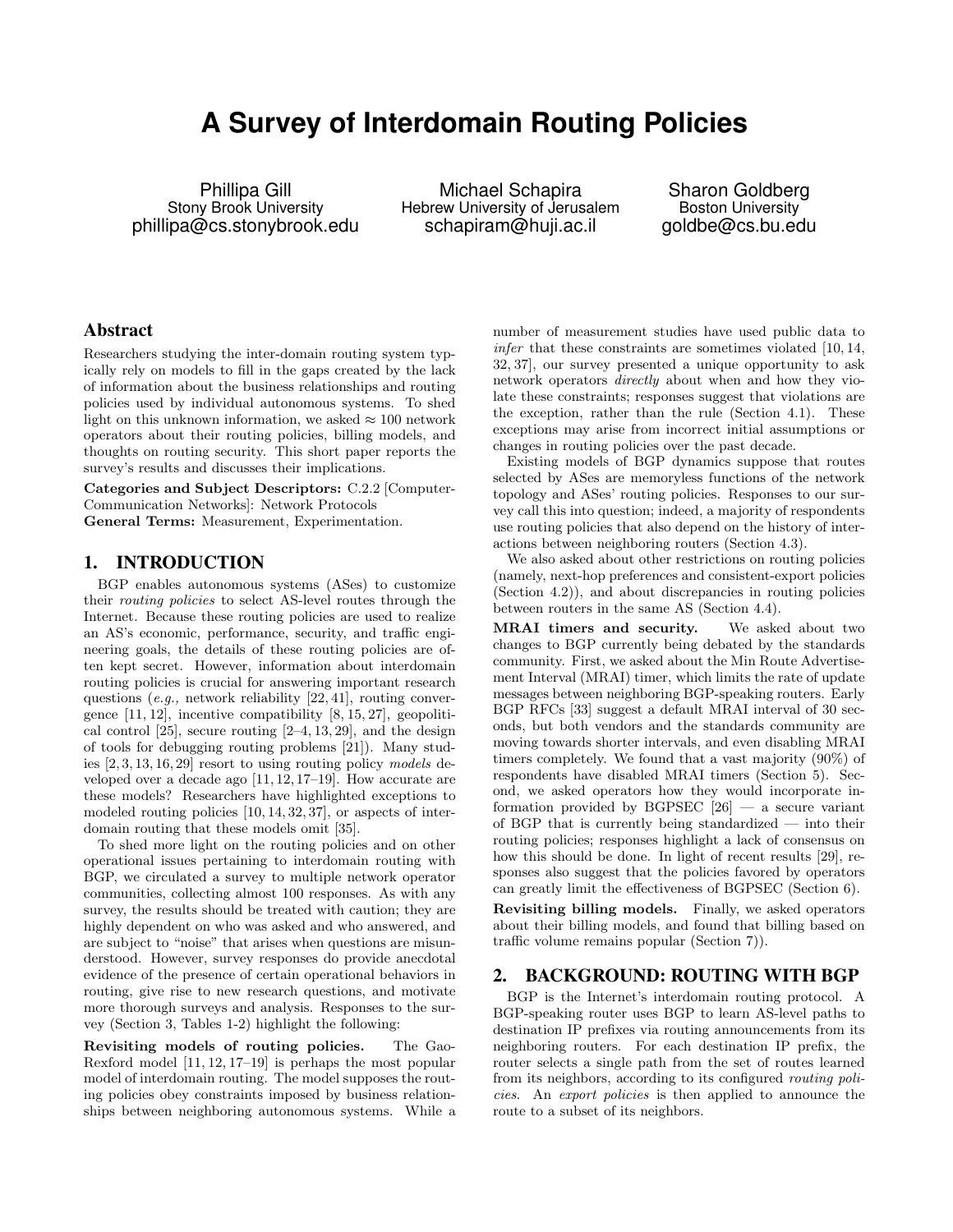Table 1: Questions asked in the survey and (aggregated) responses. The survey also accompanied Questions 3-12 with a free-form text boxes labeled "Why? (optional)" where operators could elaborate on responses.

| Question                                                                                                              | Response                        |
|-----------------------------------------------------------------------------------------------------------------------|---------------------------------|
| 1. What kind of network do you operate?                                                                               | Table 3                         |
| 2. On what continent is your network?                                                                                 | Section 3                       |
| 3. Do you always assign a higher LocalPref (see Step 1 in the table) to a path through your customer than to a        | Y(77) N(16) NA(4)               |
| path through your peer or transit provider? (Note: exclude cases where routes through customers are tagged as         |                                 |
| backup.)                                                                                                              |                                 |
| 4. Does your LocalPref configuration depend only on the next-hop AS (and not on other ASes on the path)?              | Y(54) N(34) N(A(9)              |
| 5. Do you use the same LocalPref configuration across all BGP-speaking routers in your network?                       | Y(72) N(22) N(A(3)              |
| 6. Is the "prefer oldest path" step (see Step 7 in the table) enabled on your BGP-speaking routers? (Note: this       | Y(71) N(22) N <sub>A</sub> (4)  |
| step is enabled by default on Cisco routers in the last few years.)                                                   |                                 |
| 7. If path validation (eg BGPSec) was deployed in your network, <b>before</b> what step (1-8) in the table would you  | Section 6                       |
| place the following step: "Prefer secure paths (validated paths) over insecure paths"? Select a number from 1-8.      |                                 |
| 8. Do you do any neighbor-specific best path selection e.g., select a different best path for different customers for | Y(38) N(54) N(A(5)              |
| policy reasons (and <b>not</b> due to hot-potato routing, etc.)?                                                      |                                 |
| 9. Do you announce paths from peers and providers to other peers and providers?                                       | Y(21) N(73) N(A(3)              |
| 10. If you are willing to announce a certain path to a neighboring AS, are you also willing to announce any path      | Y(47) N(30) N <sub>A</sub> (20) |
| with higher LocalPref (should it become the best path) to the same AS?                                                |                                 |
| 11. What MRAI timer value is used in your network (in seconds)? (0 specifies that MRAI timers are not used).          | Section 5                       |
| 12. If you are at an ISP, do you use 95/5 percentile pricing with your customers?                                     | Y(46) N(38) N <sub>A</sub> (13) |

The BGP decision process. The BGP decision process is a set of steps that the router uses to select a route from a set of routes it learns from its neighbors. Unlike protocols based on shortest-path routing (*e.g.,* OSPF), the BGP decision process presents ASes with flexibility to realize arbitrary routing policies that maximize their local objectives (*e.g.,* profit, performance *etc.*). A simplified version of the BGP decision process, based on [6, 24], is shown in Table 2.

Perhaps the most important "knob" provided by the BGP decision process is the LocalPref step. Each route a BGP router learns about is tagged with a LocalPref attribute based on the network's routing policies, and the route with the highest LocalPref is selected. LocalPref can, for example, be used to ensure that revenue-generating routes are preferred over expensive (revenue-depleting) routes, or that routes containing a particular 'undesirable' AS are avoided. The specific details of the LocalPref policies used by individual ASes are largely kept private, often because they are related to business agreements between neighboring ASes.

The "AS-path" step follows the LocalPref step (Table 2). In this step, a BGP router that has a choice between multiple routes with the same LocalPref will select routes that are shortest in terms of the number of ASes on the path. If there are multiple such routes, the router applies the remaining steps in the BGP decision process to select a single route. These steps are based on intradomain and tiebreaking criteria; for example, the MED attribute (step 4) allows an AS with multiple entry points to influence the entry point chosen by a neighboring AS [7]. The many steps in the BGP decision process can create significant complexity, both for researchers seeking to understand the process, and for operators seeking to use it; indeed, operators sometimes respond to this complexity by disabling some of the steps, *e.g.,* by ignoring MEDs or disabling the "prefer oldest path" step.

Export policy. Once a router selects a route, its configured *export policy* determines the subset of its neighbors to which it announces the route. Export policies are often determined by business relationships, and therefore often kept private as well.

#### 3. THE SURVEY

The survey asked the questions in Table 1 and included the information on the BGP decision process in Table 2. Information about the survey was sent in Fall 2011 to a numTable 2: Simplified BGP decision process [6, 24]. This table was also provided with the survey.

| #              | Criteria                                                 |
|----------------|----------------------------------------------------------|
| $\mathbf{1}$   | Highest LocalPref                                        |
| $\overline{2}$ | Lowest AS Path Length                                    |
| 3              | Lowest origin type                                       |
| 4              | Lowest MED                                               |
| 5              | eBGP-learned over iBGP-learned                           |
| 6              | Lowest IGP cost to border router (hot-potato routing)    |
| 7              | If both paths are external, prefer the path that was re- |
|                | ceived first (i.e., the oldest path) [6]                 |
| 8              | Lowest router ID (to break ties)                         |

ber of network operator mailing lists. (Specifically, nanog@ nanog.org on Sept 8 and Sept 13, juniper-nsp@puck.nether. net on Oct 5, ripe-list@ripe.net on Oct 17, and apnic-talk@ lists.apnic.net on Oct 27, 2011.) We collected a total of 100 responses from 98 unique IP addresses. After removing an anomalous response (two consecutive responses from the same IP),we ended up with a total of 97 responses from unique IP addresses. The survey allowed respondents to omit questions that they did not understand or did not want to answer. We report results normalized by the number of respondents to a given question.

Breakdown of respondents. We had 44 responses from the ARIN (North America) region, 34 from RIPE (Europe), and 19 from APNIC (Asia Pacific). We did not obtain responses from LACNIC (Latin America) or AfriNIC (Africa), likely because we did not target the right mailing lists for these regions. Table 3 shows the breakdown of responses by network type. Larger transit providers are over-represented in our responses, likely because operators of larger networks tend to be most active on mailing lists. As such, some of our results might be biased towards highlighting exceptions to standard modeling assumptions (Section 4.1-4.2), since these highly-skilled operators are more likely to use "exotic" routing policies to manage their complex networks. Specifically, 79% of responses come from small/medium/large transit providers and tier 1 networks, and only 7% come from content providers. Stub ASes (*i.e.,* AS without customers, that do not transit traffic for other networks) are underrepresented in the responses we collected (*i.e.,* only 12% of respondents operate stubs, but 85% of networks in published AS topologies [5] are stub ASes). To account for some of this bias, we will often break down responses by network type.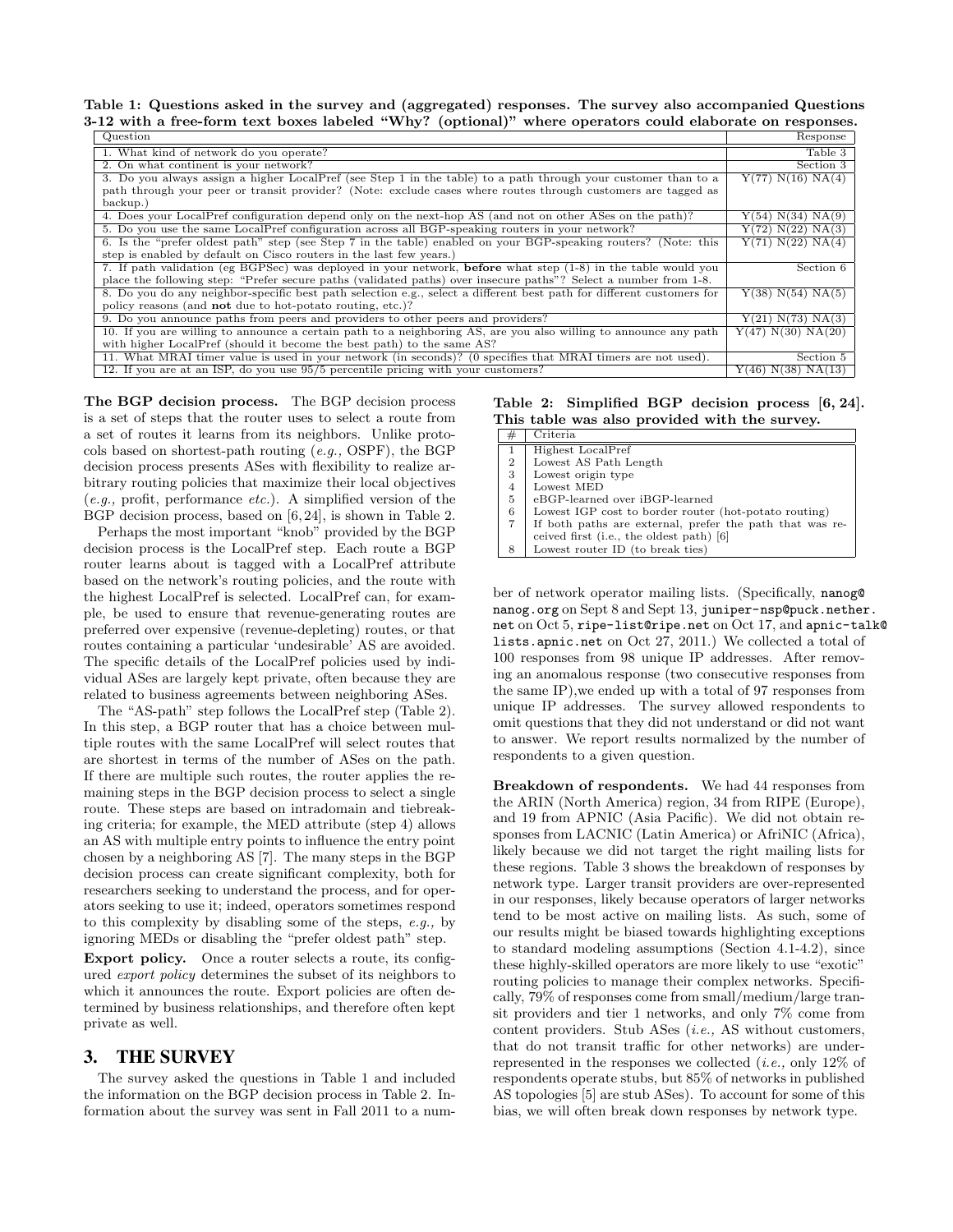Table 3: Responses to Question 1 (network type).

| Responses      | Network type                                          |
|----------------|-------------------------------------------------------|
| 30             | medium transit (11-100 customer ASes, have providers) |
| 27             | small transit $(< 10$ customer ASes, have providers)  |
| 16             | large transit $(< 100$ customer ASes, have providers) |
| 12             | stubs (no customer ASes)                              |
| 5              | large content provider                                |
| 4              | tier 1 (no provider ASes)                             |
| $\overline{2}$ | small content provider                                |
|                | not-specified                                         |
|                |                                                       |

## 4. ROUTING & EXPORT POLICIES

We now present background on routing policies models and discuss the results of the Q3-Q6 and Q9-Q10.

#### 4.1 The Huston / Gao-Rexford Model

The now standard model of routing policies was developed by Gao and Rexford [11, 12] based on seminal work by Griffin, Sheppard, and Wilfong [17] and Huston [18, 19]. The simplest version of the model supposes that a pair of neighboring ASes have one of two business relationships: (1) *customer-to-provider*, where the customer AS purchases connectivity from its provider AS, or (2) *peer-to-peer*, where the two ASes transit each other's traffic for free. The Gao-Rexford model supposes that:

GR preference. All ASes use a LocalPref where routes through a neighboring customer (*i.e.,* "customer routes") are preferred over routes through a neighboring peer or provider (*i.e.,* "peer routes" or "provider routes").

GR export. A customer route may be exported to all neighboring ASes. A peer or provider route may only be exported to customers.

The preference condition captures ASes' incentives to send traffic along revenue-generating customer routes, as opposed to peer routes (which do not increase revenue), or provider routes (which come at a monetary cost). The export condition captures ASes' willingness to transit traffic from one neighbor to another only when paid to do so by a customer.

The appeal of the Gao-Rexford model lies not only in its simplicity, and the belief that it (mostly) aligns with ASes routing and export policies, but also in its important implications BGP stability: when all ASes adhere to the above two Gao-Rexford constraints, and under the assumption that no AS is an indirect provider of itself (there are no directed cycles of customer-to-provider relationships in the AS-level hierarchy), BGP is guaranteed to converge to a stable routing outcome [11, 12, 17]. Consequently, the GR model is used in a large number of studies concerned with route selection in BGP (*e.g.,* [3, 13, 16, 25, 41]) and also spawned a cottage industry of research (see [28] and references therein) that uses publicly-available data (from *e.g.,* route collectors [1, 34]) to infer AS business relationships.

Most surveyed networks follow GR Preference. Figure 1 shows the breakdown of 76 responses from transit providers (*i.e.,* small/medium/large transit and Tier 1 per Table 3) that answered Q3 and Q9 of the survey. (We omit responses by stub ASes and content providers ASes because they generally do not have customers that pay for transit.) The majority of surveyed transit providers (68%) indicate that they employ both GR Preference and GR Export in their network and a total of 87% of the transit providers use GR Preference (but not necessarily GR Export). A look at the free-form comments from Q3 confirms the intuition



Figure 1: Responses to survey Q3 (GR Preference) and Q9 (GR Export) by transit providers (small/medium/large transit and Tier 1s.)

behind GR preference: one operator commented that *"Traffic on customer ports = increased revenue/profit. Traffic on supplier ports = increased cost"* and another said customer routes are preferred *"because they pay us"*.

Exceptions to GR export. We also found that the most common exception to the Gao-Rexford model was networks that implement GR preference but not GR export. While all four Tier 1 respondents indicated that they follow GR Export, we found that 6-7 respondents from small/medium/large transit providers (Table 3) indicate that they violate GR export, which ranges from 23% to 37% of such respondents who answered Q9. (We note, however, that this might be an overestimate of the number of violations of GR Export, since we intended the term "peer" in Q9 to imply "settlement-free peer", and the comments suggest that some operators interpreted it as "neighboring AS".) The reasons cited for violating GR Export included: *"To be a good neighbor ... providing good paths to Akamai / Google caches"*, *"Mutual backup transit"* and *"Secret sauce, secret agreements."* which suggest that sometimes, an AS that violates GR export might do so only for a small number of destination IP prefixes, or only when the network is under duress and backup is needed.

However, the following comment indicates systematic violations of GR export: *"[we don't it] but it does go on. Peer/transit swaps in exchange for someone else's peer/transit routes. ... Some networks try to increase the size of themselves this way without being asked to do so. ... This generally breaks routing and it's horrible that people do it."*

#### 4.2 Next-Hop Policy & Consistent Export.

We now turn our attention to the following orthogonal restrictions on routing policies:

Next-hop LocalPref (NH). An AS *a* uses a next-hop LocalPref if AS *a* assigns the same LocalPref to *every* path announced by a given neighbor AS *b* for *a given destination IP prefix d*. (*e.g.,* paths *abP d*, *abRd* have equal LocalPref, even if path segments  $P$  and  $R$  differ; also,  $b$  is the *next hop*.)

Consistent export (CE) [8]. Consistent export intuitively means that ASes' export rules align with their routing policy. Specifically, if AS *a* exports path *R* to some neighbor, then it must also export every other path *Q* that has equal or higher LocalPref than path *R* to that neighbor.

The NH assumption has been leveraged to design BGP debugging tools [21], and many simulation studies [3,13,16,29, 41] use models that are a special case of NH, CE and GR preference and export (Section 4.1).<sup>1</sup>

 $^1\rm{The}$  GR preference condition does not imply Next-Hop LocalPref. This is because while GR preference requires an AS to base its LocalPref on its business relationship with the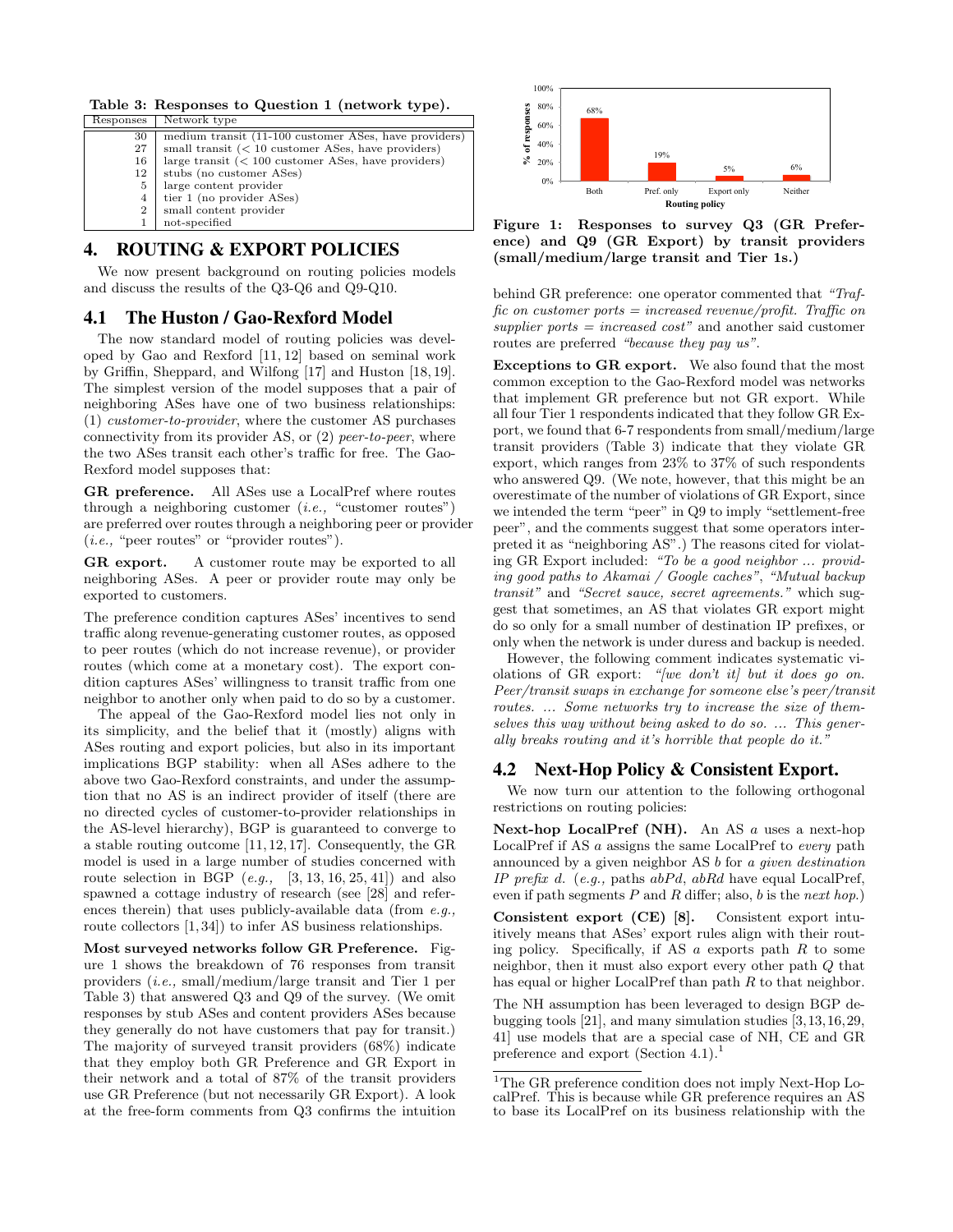

binations of Gao-Rexford (GR) (Q3,Q9), Next-hop  $(NH)$   $(Q4)$ , and Consistent Export  $(CE)$   $(Q10)$ . Normalized by number of respondents.

(In fact, the literature on incentive compatibility of BGP [8, 9, 15] considers an even more extreme version of next-hop policies that also requires ASes to disable step 2 of the BGP decision process (Table 2), preventing an AS from using ASpath length to rank routes. [36] even makes the case that the routing system should exclusively use consistent export and (the more extreme version of) next hop policies!)

Figure 2 shows the percent of survey respondents who indicate that they adhere to the Gao-Rexford (GR), Nexthop (NH, Q4 (Table 1)), or Consistent Export (CE, Q10)  $\,$  criteria. Here we only include networks that transit traffic (small/medium/large transit providers and tier 1 networks), and we normalize by the number of respondents that answered a given question (or set of questions). While this reduces our sample size slightly, we still have a considerable number (61) transit providers that answered all four relevant questions (Questions 3,4,9,10). Two thirds of these respondents use at least one of GR, NH, or CE with half using *both* NH and CE. Many operators indicated that they use nexthop routing to avoid *"policies [becoming] tedious and complicated to manage"*. By contrast, one operator commented that he/she does not use NH because if *"a downstream path is bad (congestion, etc), then you modify it accordingly."*

We found that 34% of transit providers indicate that they use GR, NH, and CE. This grows to 44% if we consider networks that have at least implemented GR preference (but not necessarily GR export). The wording of Q4, however, could lead to *underestimates* of the number of respondents that follow NH. Specifically, one operator indicated that he/she violates NH because *"[i]n most cases, LocalPref is based on prefix-lists ... rather than AS paths"* (*i.e.,* Local-Pref is based only on destination IP prefix), which does not actually violate the definition of NH.

#### 4.3 Prefer oldest path

The seventh step in the BGP decision process of Table 2 is often ignored in models of BGP dynamics. According to this step, after applying the first six steps in the BGP decision process, the AS should prefer the route it learned first, *i.e.,* the "oldest path". This seemly innocuous step means that routing outcomes are no longer memoryless/deterministic, an assumption that shaped Griffin, Sheppard, and Wilfong's seminal model of BGP dynamics [17] and many subsequent



**Network type**  Figure 3: Q5: Do you use the same LocalPref configuration across all BGP-speaking routers in your network? Normalized by the number of respondents to Q5. (2 stubs did not respond).

works. Specifically, with "prefer oldest path", the route selected is not just a function of the AS's routing policy and the set of available paths, but is also affected by history.

76% of respondents answering Q6 indicated that they have enabled this step. While one respondent indicated that he/she disabled this step and was *"using router-id tie breaker instead for deterministic outcome"*, another respondent wrote that the step was enabled for *"Perceived stability improvements, no driver to change from default."* Another claimed that *"Oldest path = Stable path. Who cares if the router-id is better? I'll gladly take the route that isn't flapping."*

While some network operators associate the "prefer oldest path" step with improved stability, the implications of this step for BGP routing stability is poorly understood (note: this is different from route-flap damping  $[30]$ ). Understanding the implications on BGP dynamics (and stability) calls for rethinking established assumptions on determinism.

#### 4.4 Consistency within an AS

While studies of interdomain routing often treat an AS as an atomic entity  $[3, 4, 13, 16, 31]$ , in practice, an AS consists of many (often geographically distributed) routers that must be configured individually. Q5 was designed to understand discrepancies in LocalPref configuration across routers within a single AS. Figure 3 shows the responses to Q5. The majority of respondents (77% of those that answered Q5) indicated that they use the same LocalPref configuration across all routers; many indicated that this is done for *"[s]implicity, consistency"*.

Stub networks are most likely to violate this assumption. Of the 10 respondents (to Q5) that operate stub ASes, 5 of them indicated that they do not use use the same LocalPref configuration across all routers; however, one respondent indicated that this is because *"we don't use Local Pref"*, which could explain this observation.

While all 4 Tier 1 respondents indicated that they use a consistent LocalPref, there is evidence of exceptions to consistency at other networks, with 5 large transit, 7 medium transit, 4 small transit, and 1 large content provider indicating that they do *not* use consistent LocalPref. One operator explained that this is the result of *"[r]egionalisation"* and another said *"As far as weights for customers, yes [to consistency]. For peers/providers, no. We have various provider link bandwidths and costs to deal with, so some routing policy is dictated by those constraints."* Another explanation was *"[s]ome route paths require manual intervention as other factors dictate WHEN we want to route differently, other than simple path availability."*

next-hop AS on the AS path, nothing prevents an AS from basing its routing decisions on distant ASes along the AS path as well (*e.g.,* by prioritizing customer paths that do not traverse a distant, undesirable AS over customer paths that do traverse that AS).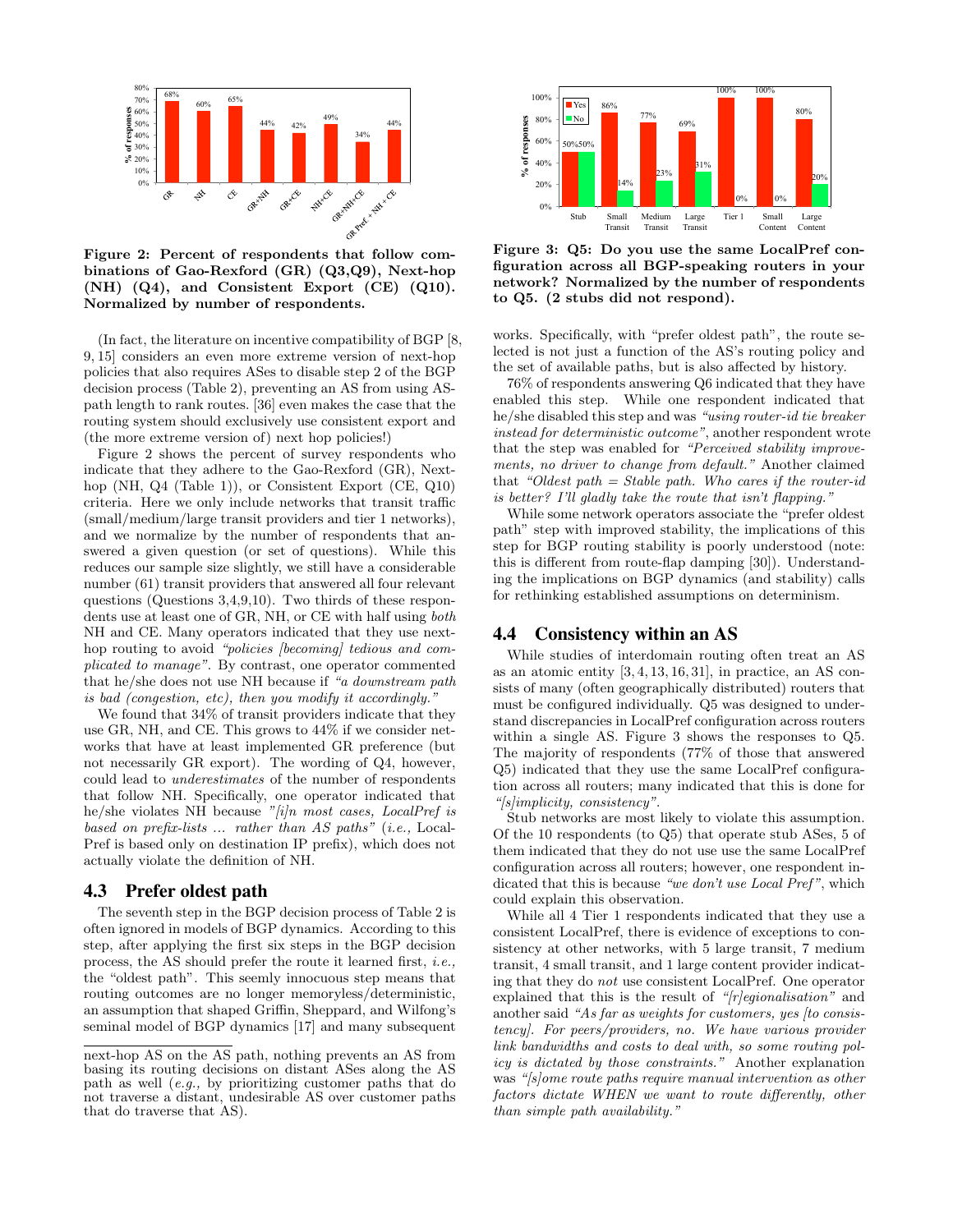## 5. MRAI

The Min Route Advertisement Interval (MRAI) timer limits the rate of update messages between BGP neighbors. Configuring the MRAI timer is a trade off between (a) minimizing the number of BGP update messages with (b) the need to react quickly to routing changes. Early BGP RFCs [33] recommend a default minimum MRAI time interval of 30 seconds. However, both router vendors and the standards community are moving towards much lower time intervals, and even disabling MRAI entirely [20, 23]. Q11 asked network operators about MRAI timer values in their networks. Interestingly, most respondents, 75 out of 83, do not use MRAI timers at all. Only 6 responses stated that they use (the Cisco default) MRAI timer value of 30 seconds.

One operator explained: *"There is no point in sitting on an update. Push it out, even if it creates additional churn in terms of updates."* Others explained that MRAI *"just makes a mess"* and another commented *"One of our upstreams implements "default Cisco" MRAI timer values, I wouldn't wish this on my competitors, let alone my customers!"*

#### 6. INCORPORATING SECURITY.

Q7 considered the (hypothetical) incorporation of information from a secure routing protocol, BGPSEC [26], into routing policies. BGPSEC is a protocol that the IETF is standardizing to validate BGP paths. BGPSEC allows an AS to validate if an AS-level path announced by its neighbor was actually announced by all the ASes on that path.

For BGPSEC to limit attacks on routing, path validity information must influence path selection; thus, information provided by BGPSEC must be incorporated into the BGP decision process. The BGPSEC standard provides flexibility in how this is done. Instead of specifying how to incorporate this information in the BGP decision process, the RFCs indicate that this "is a matter of local policy" [26].

To that end, Q7 asked operators at what step in the BGP decision process they would incorporate information about route validity. Results are shown in Figure 4. The results indicate that only 9% of respondents would prioritize security first, above all other considerations, and the most popular response (21%) was to place security between the LocalPref and AS path step. One operator explained this as follows: *"LP [LocalPref ] is still king for policy decisions. AS-Path length isn't all that relevant these days. I'm going to kick up the LP of as-paths that I care about."*

However, a large fraction of operators place security considerations much lower in the BGP decision process, with 40% indicating that it would be placed below AS-path length (step 2 in Table 2). One operator explained: *"... definitely after LocalPref. Placing this before AS Path would require a lot more analysis before I'd be comfortable, and we're currently honoring MEDs on select peers, so initially at least it would go after all of those."* Another explained his ambivalence for prioritizing route validity by stating that *"until everyone uses a validation mechanism, there's no point in disrupting policies with that"* and another said *"not willing to affect routing policy or adversely affect performance."'* 

There was also a large number of operators that declined to state where they would rank BGPSEC in the decision process. Some felt that their existing security solutions were adequate stating *"we use static prefix lists on customers instead. no operational interest or vendor support for bgpsec."*



Figure 4: Responses to Q7: If path validation (*e.g.,* BGPSec) was deployed in your network, before what step (1-8) in the table would you place the following step: "Prefer secure paths (validated paths) over insecure paths"?

While others felt that BGPSEC state should be included in existing steps: *"needs to be configurable, BGPsec state should influence metrics like localpref"*.

These observations have implications of the efficacy of BGPSEC; recently [29] showed that if operators are unwilling to place security *first*, above all other steps in BGP decisions, then BGPSEC provides only limited protection.

#### 7. BILLING MODELS

Our final question concerns transit pricing models. We were interested in whether ASes can increase revenues by increasing the volume of customer traffic they attract, because this assumption played a key role in our prior work on the economics of deploying BGPSEC [13]. According to Stanojevic *et al.* [38], 95/5-percentile pricing is a volumebased billing method that is "the most prevalent method that transit ISPs use for charging their customers." With 95/5-percentile billing, a billing cycle is split in constant-size intervals and number of bytes transferred by the customer in each interval is recorded; the customer is then billed for the 95th-percentile of the distribution of recorded intervals. Answers to Q12 (Table 1) indicate that 95/5 percentile billing is common, with 55% of survey respondents at non-stub ISPs reporting that they use it because it is the *"industry standard"* and *"purely historical. It has always been done so no one wants to change it."* The responsents support Stanojevic *et al.*'s [38] claim, but also indicate that there are exceptions where alternate billing models are used. (See *e.g.,* Valancius *et al.* [39].) One alternate volume-based billing scheme was to *"... price based on destination. If we don't have to carry a customers traffic across the US or Atalantic or Pacific they can get cheaper pricing"*.

We find that 95/5 billing is used by 3 out 4 of respondents from Tier 1 networks, 56-60% of medium to large transit providers, and 46% of small transit providers. Reasons smaller transit providers did not use 95/5 percentile billing included serving limited/specialized populations, *e.g.,* being a *"[n]on profit [with] no bills"* and *"[not having] customers that are burstable. If we did, we would."*

#### 8. CONCLUSION AND FUTURE WORK

Models of BGP routing are intended to help us reason about today's vast and complex interdomain routing system. Hence, good models of routing policies should be both simple and yet expressive enough to distill crucial aspects of reallife policies. Our survey sheds light on routing policies used in practice and on the extent to which common modeling